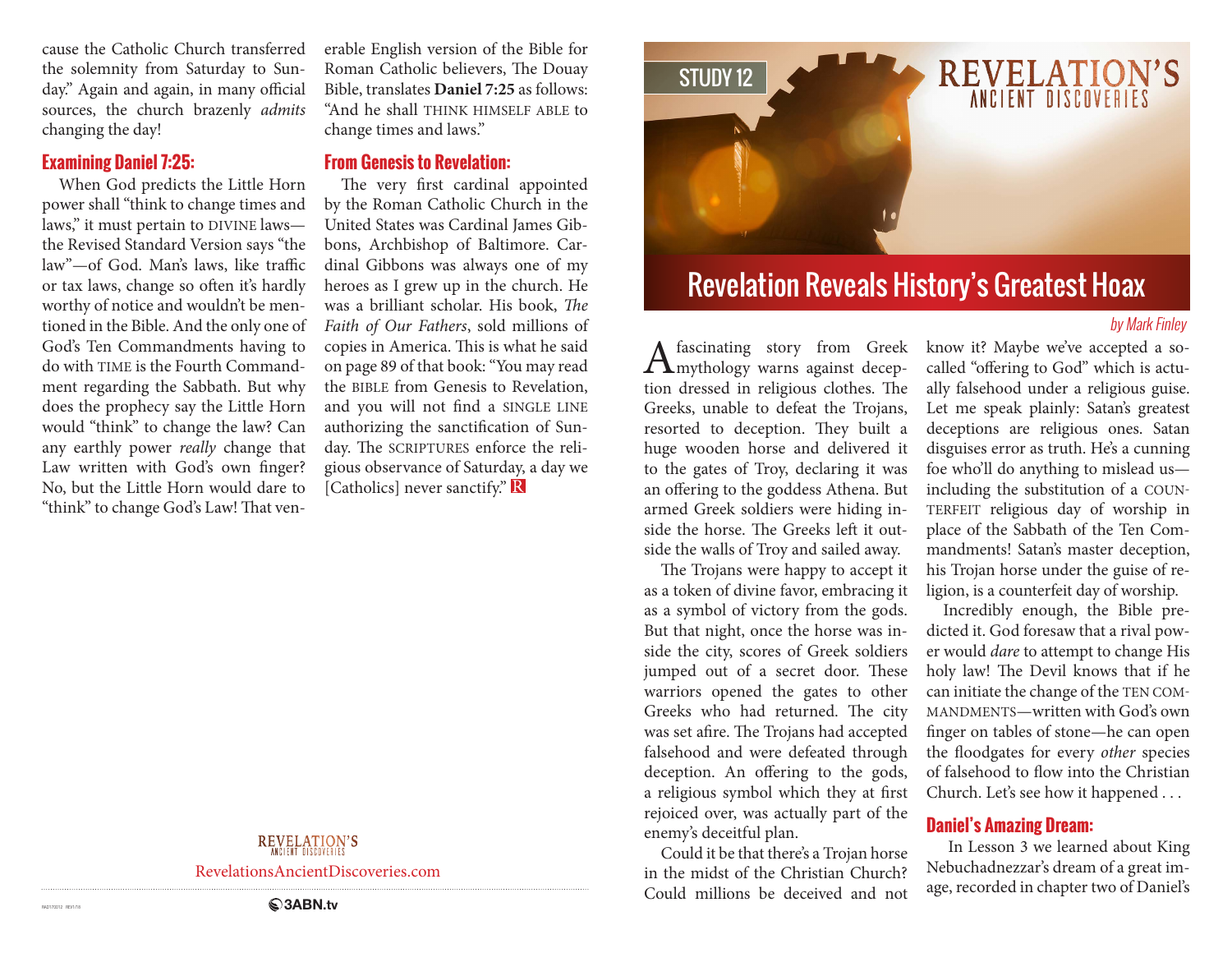book. Now we'll look at chapter seven, where Daniel himself had a dream and saw four "beasts" rise up out of the sea. These divinely-inspired dreams are full of vital meaning for us today. Daniel chapter seven is like an INSTANT RE-PLAY of Daniel chapter two, only better, because it adds more details and looks at things from a different perspective. Daniel's dream starts in the days of Babylon but takes us through the days of Babylon, Medo-Persia, Greece, and Rome—the four world empires. It takes us through Christianity's early days and shows how, AFTER the death of Christ and His disciples in the early centuries, *a power would arise that would attempt to change the Sabbath.*

Read **Daniel 7:1-8** and consult the

Some think that interpreting prophecy is anybody's guess, but look at what 2 Peter 1:21 says...

illustration on page 3, below. Note that the fourth beast was indescribable—not like a **lion**, a **bear**, a **leopard**, or *anything* Daniel had ever

seen before! The fourth was a dreadful, powerful beast with iron teeth and ten horns. Then among those ten horns, Daniel saw *another* horn come up. This "Little Horn" became a great power. **Daniel 7:8** says, "In this horn, were eyes like the eyes of *a man*, and *a mouth speaking great things.*" And this Little Horn tried to change the commandments and the very Law of God.

#### **Unlocking The Symbols:**

Some think interpreting prophecy is anybody's guess. But **2 Peter 1:20**, **RSV** says, "*No* prophecy of Scripture is a matter of one's *own* interpretation." That means I shouldn't depend on

what I personally think the prophecy means—I shouldn't give my own private interpretation, because the Word of God explains itself, if we let it. God tells us plainly in **Daniel 7:17** and **23, KJV** that "These great beasts, which are four, are four kings, which shall arise. . . . The fourth beast shall be the fourth kingdom upon earth." So these beasts are not four individual kings but rather four successive kingdoms or world empires. In fact, The Living Bible says the fourth beast "is the fourth WORLD POWER that will rule the earth." Even today we use beasts or animals as symbols. We say the el*ephant* symbolizes the Republican Party, and the *donkey* the Democrats. We use the Russian *bear* as a symbol of that coun-

> try, the regal *lion* for England, the *eagle* for the United States. Just as we use animals as symbols for nations, so does God. Which kingdoms

or nations do the beasts in Daniel's dream represent? Chapters 2 and 7 of Daniel contain remarkable parallels. For instance, the last part of the image had ten toes, and the last beast had ten horns. The four metals and the four beasts symbolize the same four world empires. The fourth beast is the Roman Empire which fell in A.D. 476 and was divided into the nations of modern Europe represented by the tens horns. This point in history was after the death of Christ, after the days of the apostolic church. In those days when Rome was being divided, something would happen. In **Daniel 7:8** the prophet looked at those ten horns, at

the ten divisions of Rome, and saw coming up *among them* a Little Horn which had "eyes like the eyes of a man, and a mouth speaking great things."

### **The Mysterious Little Horn:**

WHERE would this power arise? Not in Asia, Africa, or South America, but "among" the ten horns, which means out of the Roman Empire, out of Rome. WHEN would this power arise? **Daniel 7:24** tells us "after" Rome's fall and subsequent breakup in A.D. 476. This horn had "eyes like the eyes of a man." **1 Samuel 9:9** says a prophet was called "a seer" because he sees with God's wisdom and foresight. But this Little Horn power has not the eyes of God, but the eyes of a man. This power is based not on God's divine wisdom but on merely human

wisdom. Something about

the Little Horn made it *fundamentally different* from the first

ten horns. **Daniel 7:24** says the Little Horn power would be "diverse" or (RSV) "different from the former ones," the former ten. The first ten divisions of the Roman Empire became the modern nations of Western Europe and are all *political* in nature. This "Little Horn" would be different or "diverse" in that it proved to be a religious power (or at least a hybrid, being part religious and part political—a religio-political entity).

**Daniel 7:8, 11** & **30** emphasize that this "Little Horn" had "a mouth speaking great things . . . VERY great things." Modern translations say, "great boasts," "pompous words," *etc.* Finally, **Daniel** 



**7:25** divulges that "He [the Little Horn power] shall speak great words against the most High." Clearly, then, God is telling us that this power—this religious power which was "different" from all the political powers of Europe, this

Something about the Little Horn made it fundamentally different from the first ten horns.

power that arose in Rome after the breakup of the Roman Empire—would make great claims, great decrees. It would speak

pompously, boastfully, even claiming infallible power to change God's Law and the day of worship!

We know the Roman Catholic Church is responsible for this predicted change for two reasons: (1) It's the only institution that COULD have done it, and (2) it ADMITS doing it! A catechism is a set of questions and answers used as an official training manual to instruct new church members. On page 50 in *The Convert's Catechism* we read: "QUESTION: Which is the Sabbath day? ANSWER: Saturday is the Sabbath day. QUESTION: Why do we observe Sunday instead of Saturday? ANSWER: We observe Sunday instead of Saturday be-